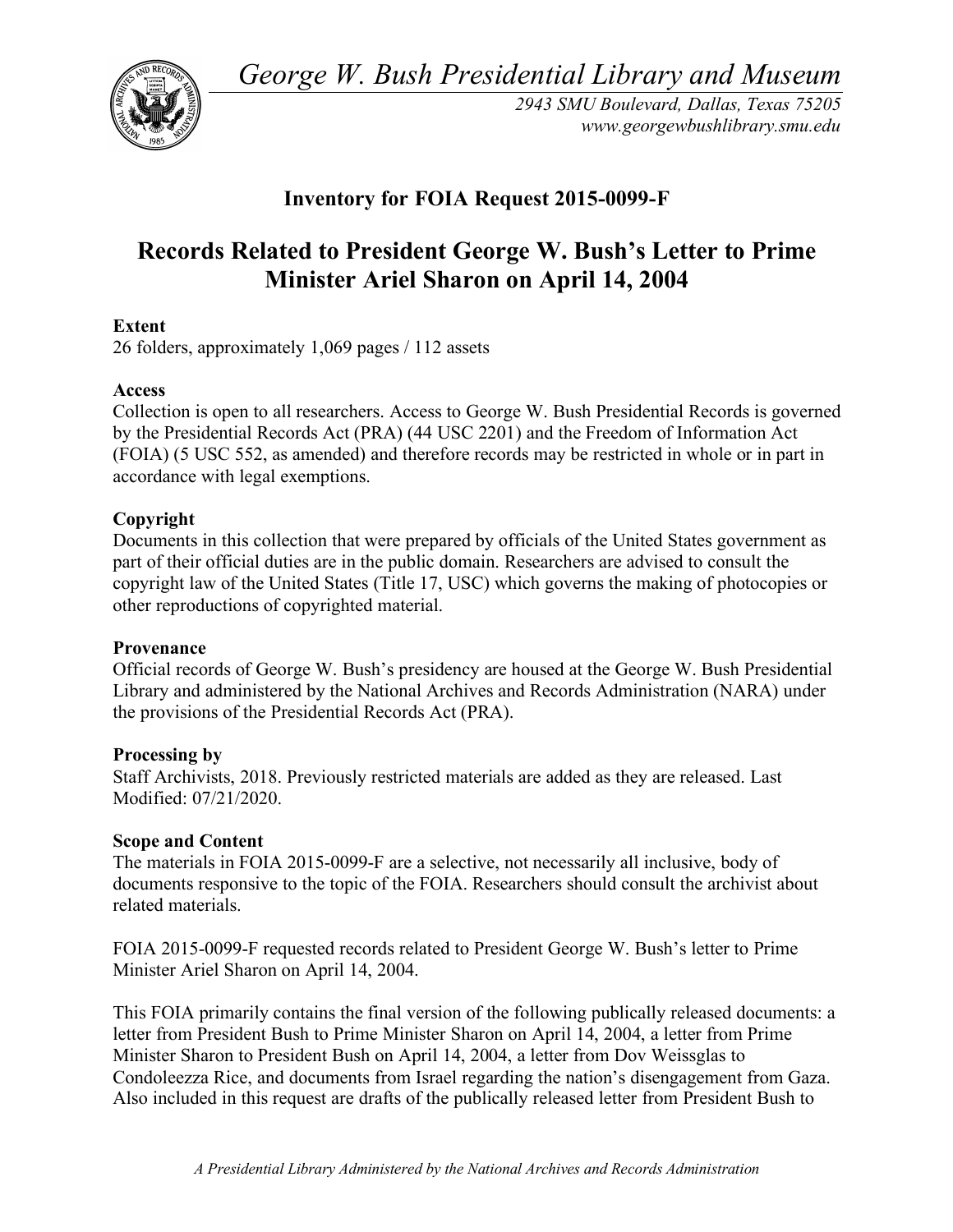Prime Minister Sharon on April 14, 2004 with capitalization and spacing edits, the final draft of the press availability with President Bush and Prime Minister Sharon, a transcript of the press availability with President Bush and Prime Minister Sharon, a transcript of a press background briefing, and speeches given by Prime Minister Sharon. Additionally, scheduling material regarding Prime Minister Sharon's April 2004 visit, a participant list and seating chart from a National Security Council meeting, routing memoranda, cover sheets, printed news articles, administrative notes, and a barcode scanning sheet are included.

 Electronic records consist of the final version of the letters between President Bush and Prime Minister Sharon. Additionally, transcripts of press conferences, speeches, and news articles referencing these letters are also included.

 It should be noted that many of the documents in this FOIA have been closed due to National Security classification and/or exemptions of the Freedom of Information Act.

 Please also note that a portion of classified records related to this request has not yet been processed. Additional records will be provided as they become available.

#### **System of Arrangement**

 The materials in FOIA 2015-0099-F are a systematic body of documents responsive to the topic of the FOIA. Researchers should consult an archivist about related materials.

 Documents responsive to this FOIA were found in these collection areas – White House Office of Records Management (WHORM) Subject Files, Staff Member Office Files, and George W. Bush Presidential Electronic Records.

 Staff Member Office Files are maintained at the folder level by staff members within their individual offices and document all levels of administration activity.

 Staff Member Office Files are processed at the folder level, that is, individual documents are not selected and removed from a folder for processing. While this method maintains folder integrity, it frequently results in the incidental processing of documents that are not wholly responsive to the subject area.

WHORM Subject Files are processed at the document level.

 The WHORM Subject File compiled by the White House Office of Records Management is comprised of a series of documents assigned a letter/number combination and filed in a subject category. A complete listing of the subject categories including a detailed description of each category is available in our research room and on our website at <www.georgewbushlibrary.smu.edu>

 The Executive Office of the President (EOP) instance of the Electronic Records Archive (ERA) contains electronic records created or received by President George W. Bush. These records are stored in Search and Access Sets (SAS) that represent their originating computer program, such as Exchange Email or the Worker and Visitor Entry System (WAVES). In addition to records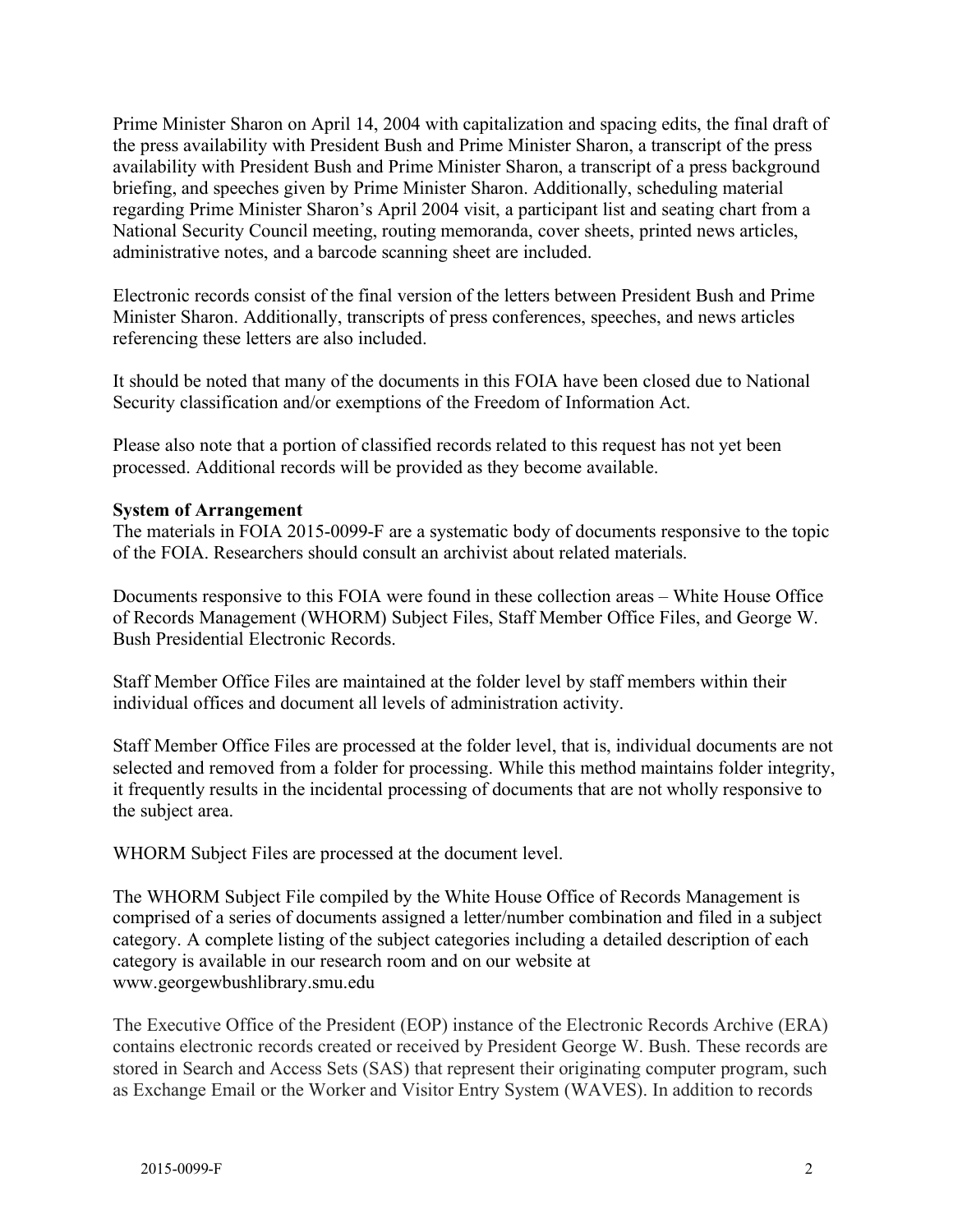captured from the White House's electronic systems, EOP-ERA also contains records from the home and shared drives used by White House staff.

 The following is a list of electronic search results lists (SRLs) and folders processed in response to FOIA 2015-0099-F:

 *George W. Bush Electronic Records*  ARMS contains 10 assets

 Exchange contains 101 assets NSC contains 1 asset

#### *George W. Bush Textual Records*

**Box 1** 

#### **Records Management, White House Office of**

Subject Files - CO082 (Israel)

617803 638272 658721

Subject Files - MC (Meetings - Conferences)

619147 - 619162

#### **Staff Member Office Files**

National Security Council - Records and Access Management

PRS Originals Files

0402530 0402570

0402705

PRS Chron Files

0402530

0402570

0402705

National Security Council - Media Communications and Speechwriting

Burgess, Paul - Subject Files

Sharon Press Avail, 04/14/2004

National Security Council - Near East and North African Affairs

Danin, Robert

January 2004 - April 2004 Israel & Palestinians (Including Disengagement &